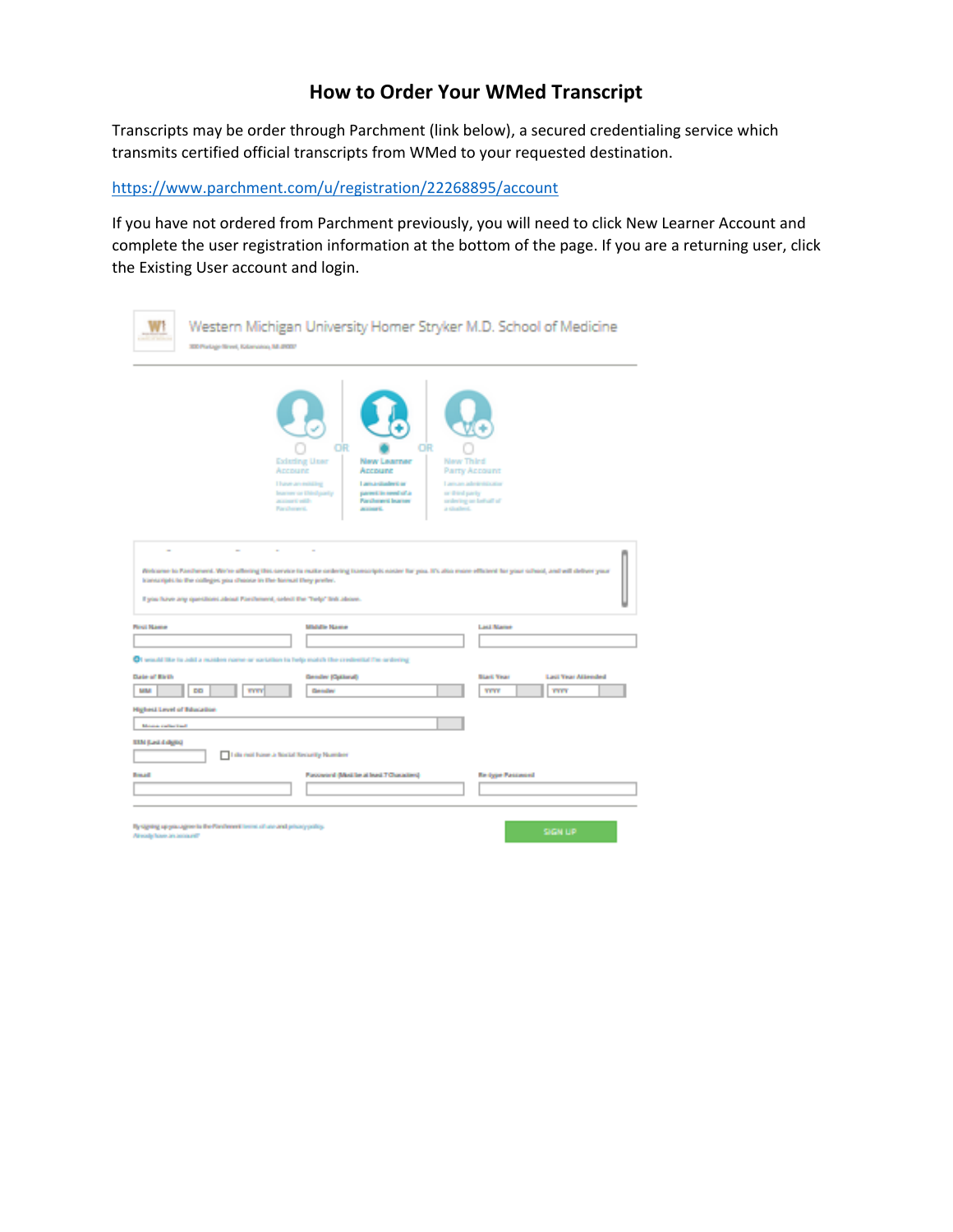Parchment will semd you a code to the email address you provided for account verification. Enter the code to verify the email account.

| Nearly There.                     |               |
|-----------------------------------|---------------|
| We emailed a verification code to |               |
| Please enter the code below       | <b>SUBMIT</b> |
| Confirmation Code                 |               |

Once your email account is verified, you will arrive at the Available Credentials screen. Click Order in the Transcript box.

|                           | Available Credentials                                                                                                                                                                                  | CANCEL X     |
|---------------------------|--------------------------------------------------------------------------------------------------------------------------------------------------------------------------------------------------------|--------------|
|                           | The following credentials are available from Western Michigan<br>University Homer Stryker M.D. School of Medicine. Start your order by<br>selecting a credential listed below (you can add more later) |              |
| TRANSCRIPT<br>Rodentica @ | Transcript<br>An academic transcript is a inventory of courses<br>that a learner has taken and the grades that they<br>earned in those courses during the academic year.                               | <b>Order</b> |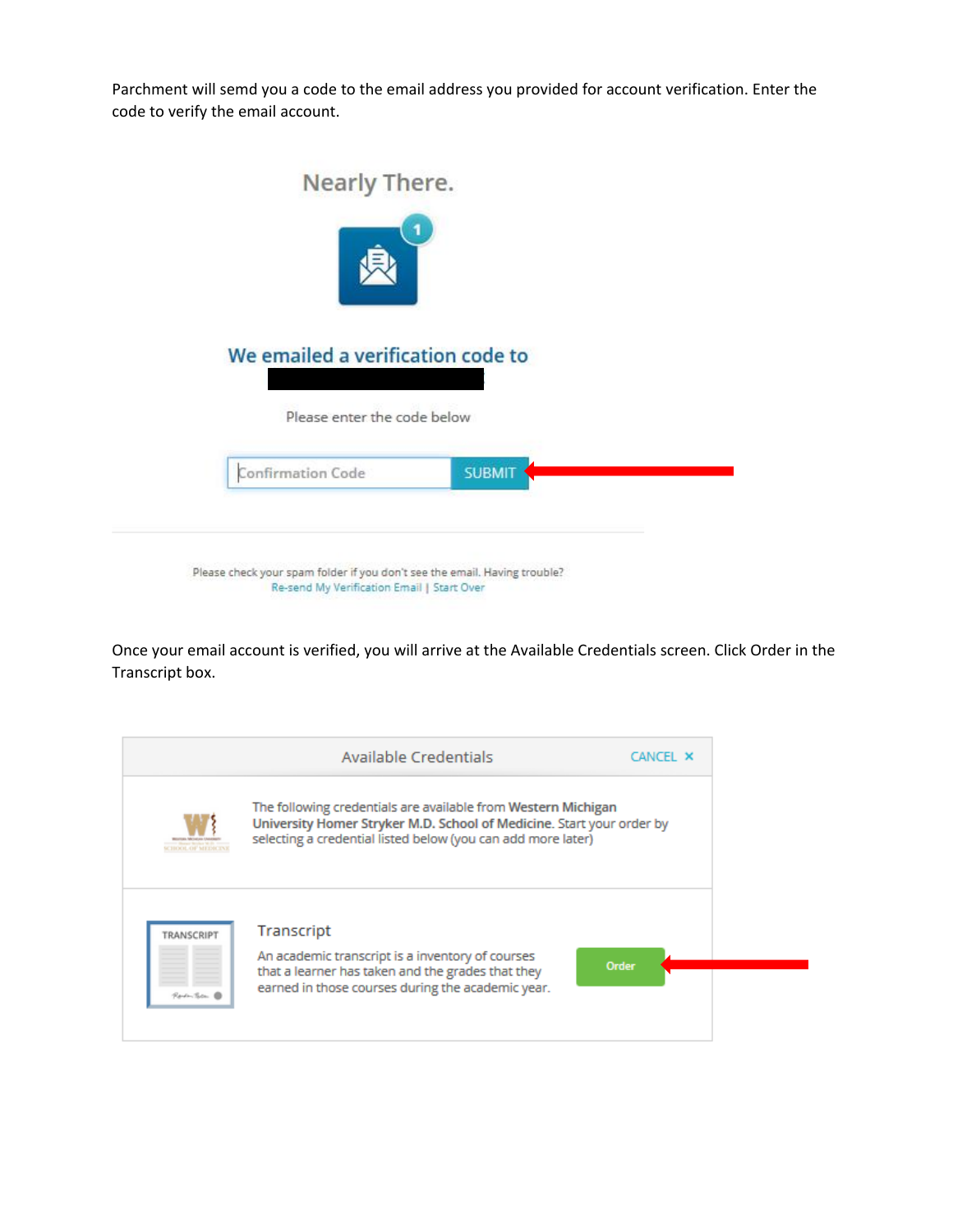Select your Delivery Destination. If delivering to another institution you may use the search function. If sending to residency or yourself, use the link at the bottom.



Next you will choose if you want an Electronic transcript delievered by Email, or a print and mailed copy. Then enter the recipeint information and continue.

| <b>&lt; BACK</b> | Set Delivery Destination                                                                                                                                                                                  | <b>CANCEL X</b> |
|------------------|-----------------------------------------------------------------------------------------------------------------------------------------------------------------------------------------------------------|-----------------|
|                  | Your order will be sent from Western Michigan University Homer Stryker M.D. School of Medicine to the<br>individual and/or organization at the destination below. Select a delivery method for your order |                 |
|                  |                                                                                                                                                                                                           |                 |
|                  | Electronic<br><b>Print &amp; Mailed</b><br>Delivered By Email<br>Printed On Paper &<br>Mailed                                                                                                             |                 |
|                  | <b>RECIPIENT INFORMATION</b>                                                                                                                                                                              |                 |
|                  | * School Name, Business, Person, or Your Name                                                                                                                                                             |                 |
|                  | * Recipient's Email                                                                                                                                                                                       |                 |
| * Retype Email   |                                                                                                                                                                                                           |                 |
|                  | <b>Continue</b>                                                                                                                                                                                           |                 |
|                  |                                                                                                                                                                                                           |                 |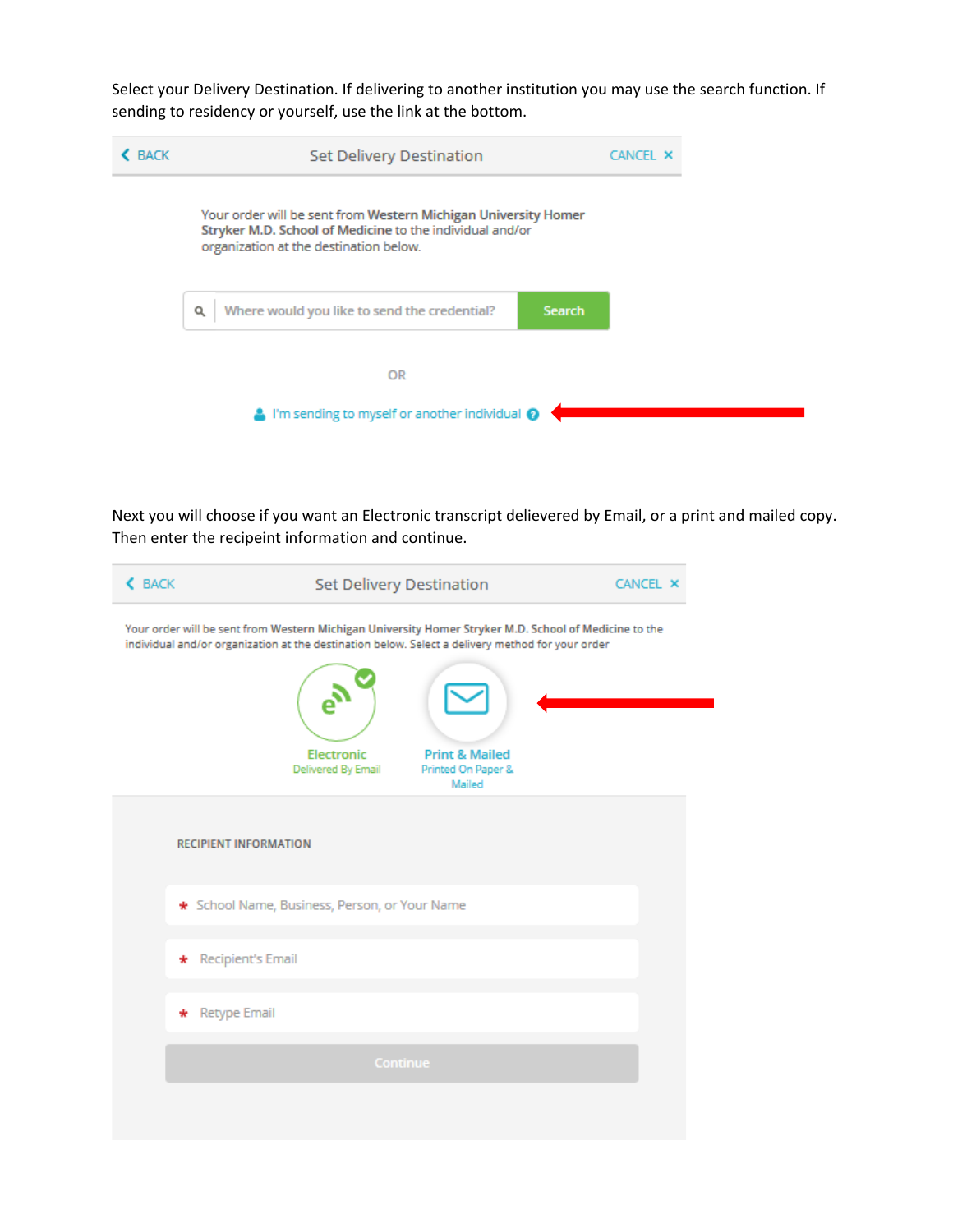Next, you will come to the Item Details screen. Here you will choose if you want to send the transcript now or hold until your degree is conferred. Additionally, if sending to residency, you may add additional attachments to be sent with the transcript using the Add An Attachment button. This is an optinal feature and not required.

| <b>&lt; BACK</b>                                                                                                                                        | <b>Item Details</b>                                                          |                                          | <b>CANCEL X</b>          |  |
|---------------------------------------------------------------------------------------------------------------------------------------------------------|------------------------------------------------------------------------------|------------------------------------------|--------------------------|--|
| TRANSCRIPT<br>Roden Teten (                                                                                                                             | <b>Transcript</b><br>For: Donna Miroslaw<br>Date of Birth:<br>Last 4 SSN:    | May 01, 1991                             |                          |  |
| <b>FROM</b><br>Western Michigan University<br>Homer Stryker M.D. School of<br><b>SCHOOL OF SELBICINE</b><br>Medicine<br>Kalamazoo, MI<br>∸<br><b>TO</b> |                                                                              | <sup>N</sup> Delivery Method: Electronic |                          |  |
|                                                                                                                                                         |                                                                              | <b>Credential Fee</b>                    | \$5.00                   |  |
|                                                                                                                                                         | WMed<br>donna.miroslaw@med.wmich.edu                                         | <b>Item Total</b>                        | \$5.00                   |  |
| $\star$ When do you want this sent?<br><b>Purpose</b>                                                                                                   |                                                                              |                                          |                          |  |
| Send Now                                                                                                                                                |                                                                              | <b>Admission</b>                         | $\overline{\phantom{a}}$ |  |
| Γ٦                                                                                                                                                      | Would you like to add an attachment file? (optional) $\qquad \qquad \bullet$ |                                          | <b>Add An Attachment</b> |  |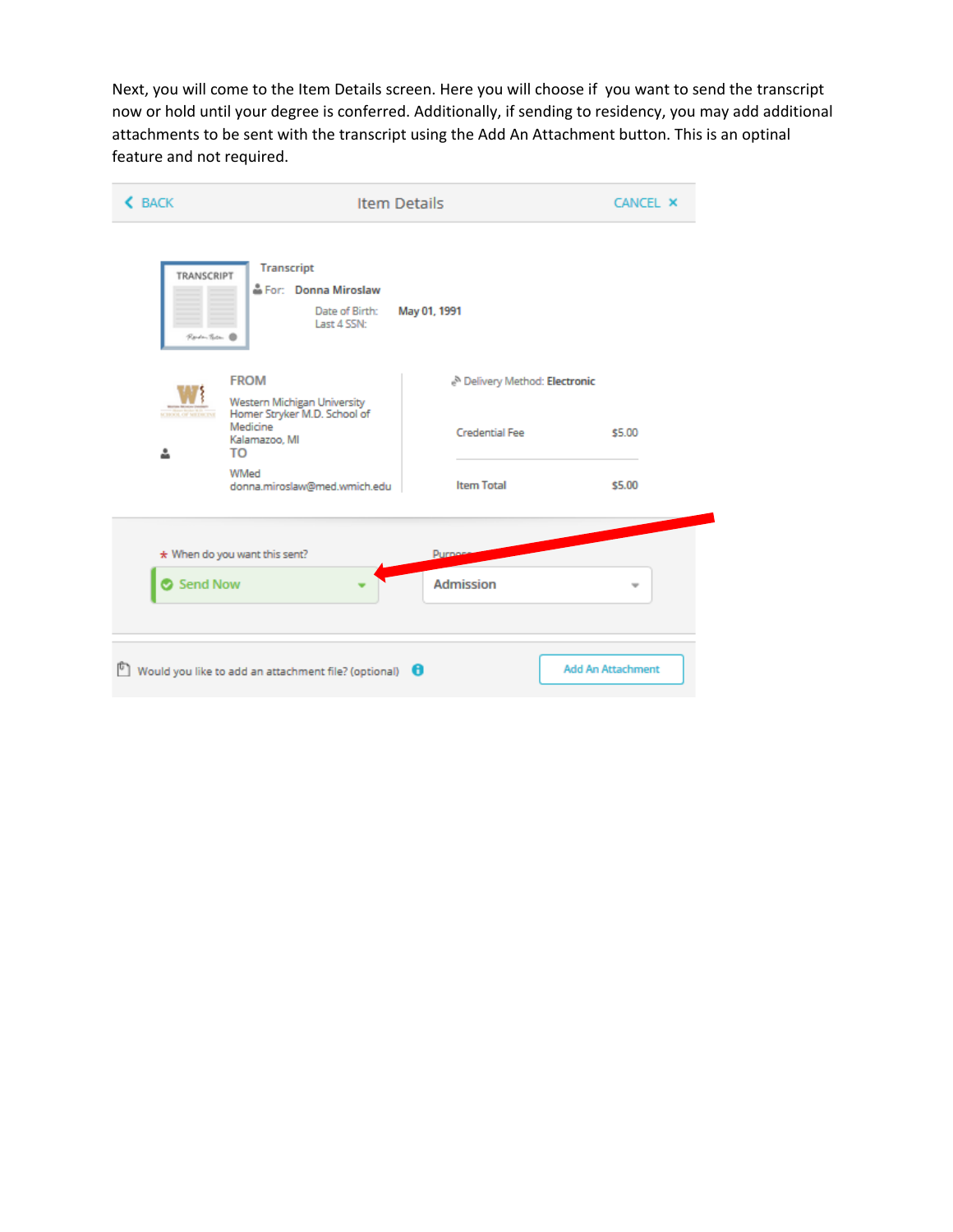Additionally, you must sign with your figner or using your mouse to provide consent to release your transcript in accordance to the Family Educational Right to Privacy Act (FERPA). Fill out all the required fields indicated with an asterisk and then click continue.

| * Consent is required to order this credential. Please review the information below | pertaining to the type of consent that is required to complete this order.      |                        |  |
|-------------------------------------------------------------------------------------|---------------------------------------------------------------------------------|------------------------|--|
| Sign here with mouse or finger                                                      |                                                                                 | <b>Clear Signature</b> |  |
| SIGN<br>х                                                                           |                                                                                 |                        |  |
| Type full name as signed above                                                      |                                                                                 |                        |  |
| $\star$ First Name                                                                  | <b>Middle Name</b>                                                              | $\star$ Last Name      |  |
| ÷<br>authorized to take this action.                                                | I certify under penalty of law that I am the individual identified above and am |                        |  |
|                                                                                     |                                                                                 |                        |  |
|                                                                                     | <b>CONTINUE</b>                                                                 |                        |  |
|                                                                                     | * All items marked with a red asterisk are required to submit this form.        |                        |  |